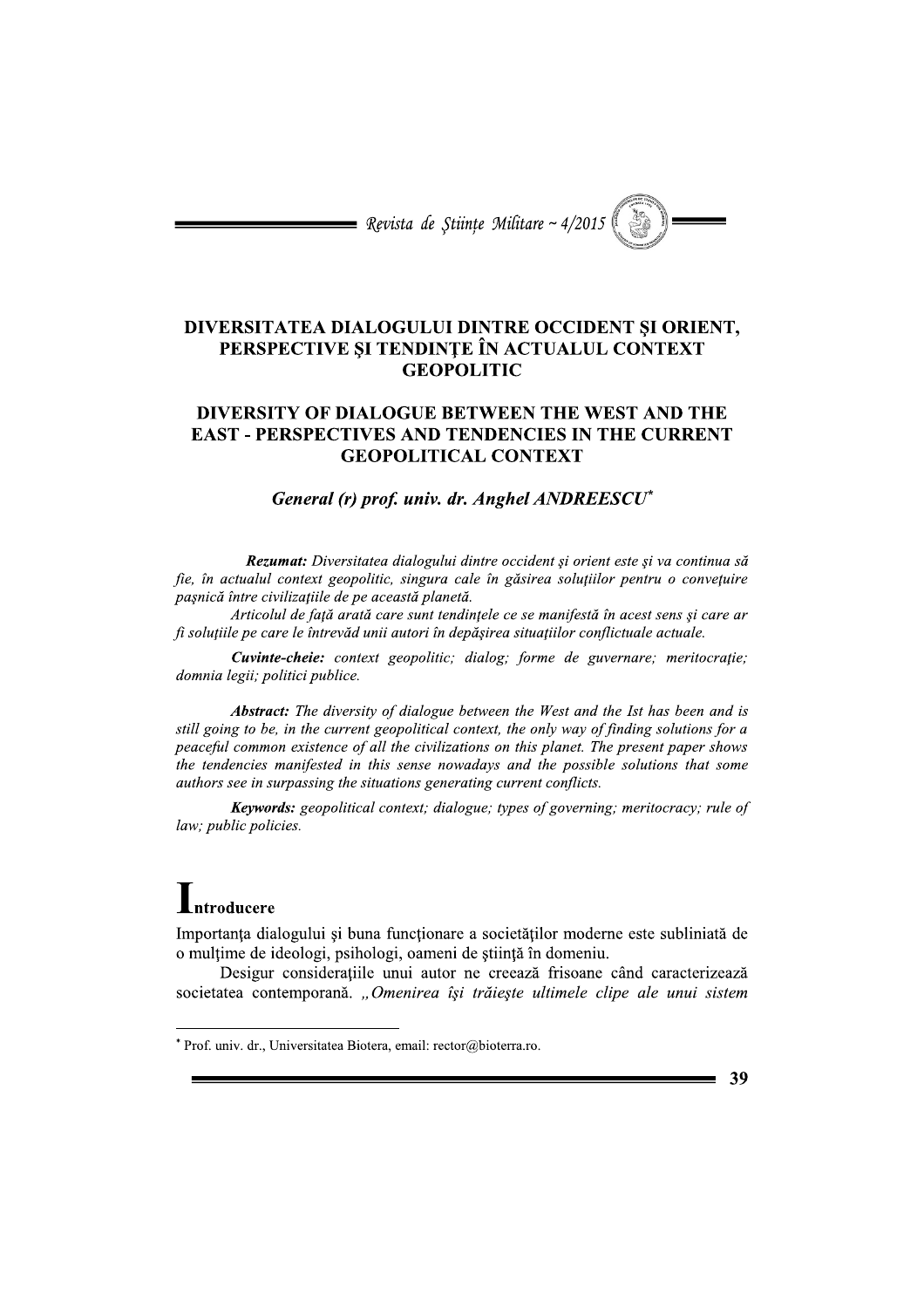

obosit, perimat și inadaptat secolului XXI. Societatea a atins un punct critic, de la care societatea nu mai poate evolua și doar involua."<sup>1</sup>

Soluția dată de autorul respectiv ar fi: "Schimbarea sistemului în care trăim și instalarea meritocrației."

Alvin Toffler prezicea intrarea umanității în epoca celui de-al patrulea val, însă se caută răspunsuri la întrebările:

• Către ce anume se îndreaptă societatea și civilizația umană?

• Cum vor arăta viitorul și căile de urmat; cea suedeză sau cea germană?

• Schimbările în domeniile: formele de guvernare; rolul indivizilor; purtarea războaielor; formele religiilor; desfăsurarea afacerilor; externalizarea serviciilor, a producției și toate în noul context geopolitic actual mult schimbat.

Era informației a determinat globalizarea producției, dar a crescut infractionalitatea, dezordinea socială, declinul relatiilor de rudenie, rata divorturilor, a împuținat nașterile și căsătoriile, a scăzut încrederea în oameni și mai ales în instituțiile reprezentative ale statului.

"Legăturile între oameni sunt pe o durată mai mică, mai puțin intense și în grupuri mici".<sup>2</sup>

Este adevărat că ordinea socială tinde să se refacă încet, mai ales în unele state unde dialogul este prezent între oameni, institutii și state.

Trecerea la societatea informatizată a dislocat normele sociale, dar asemenea societate modernă trebuie să le și producă, însă nu se constată același progres si în evoluția morală și socială, astfel democrațiile liberale contemporane pot deveni victimele individualismului excesiv, iar toleranța o virtute socială.

"Făurirea unei domnii a legii este una dintre cele mai importante scopuri ale civilizației occidentale însă este necesar un set de valori culturale comune."<sup>3</sup>

Se impun și reguli noi, limite, dialogul să devină un lucru firesc, normal, concomitent cu cresterea rolului elitelor, a asociatilor politice, civile, preconizări comune pentru ordine, respectarea normelor de conduită în societate.

Din nefericire familia a suferit transformări radicale, SUA și UE fiind fruntașe la divorțuri, copii nelegitimi, concubinaj etc.

Individualismul excesiv a determinat efecte negative asupra democratiei, cu sanse putine la coeziunea socială, la care se adaugă sărăcia, inegalitatea, politici de guvernare gresite, schimbările culturale mari și unele negative, laicizarea societății, restrângerea familiilor mai ales în SUA șu UE.

<sup>&</sup>lt;sup>1</sup> Primo Laurențiu, Meritocrația, Editura Antet, București, 2009 (interzisă în 2010), p. 4

<sup>&</sup>lt;sup>2</sup> Francis Fukuyama, Marea Ruptură și refacerea ordinii sociale, Editura Humanitas, Bucuresti, 2011, p. 3

 $3$  Idem pct. 2, p. 20.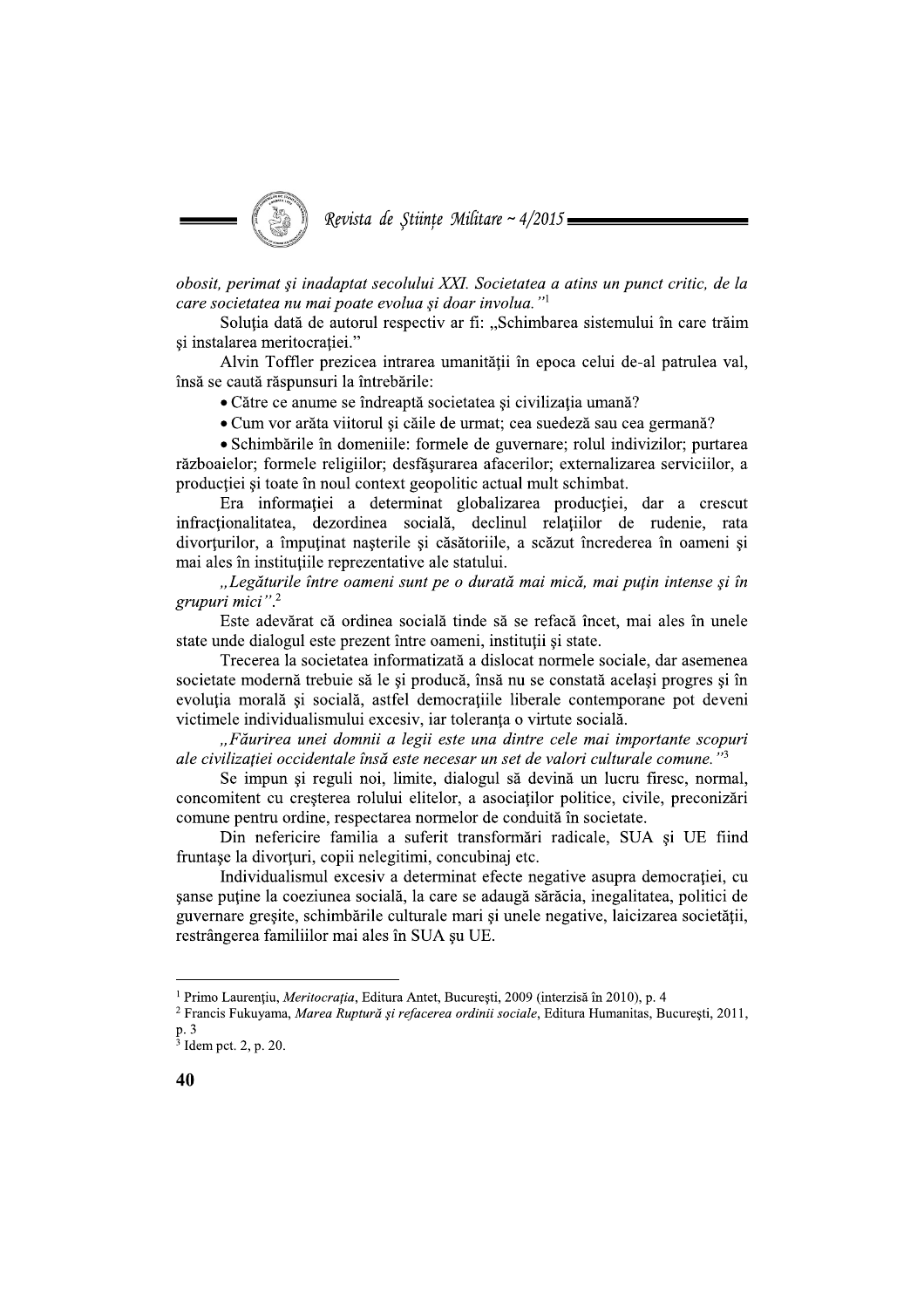$\blacksquare$  Revista de Științe Militare ~ 4/2015

Autoritatea familiei, a adultilor a scăzut mult precum și eficiența justiției a fortelor de ordine și a altor instituții ale statului occidental.

A se observa uimitorul succes al culturii asiatice prin autoritatea familiei, a grupului, a colectivului de muncă sau prin educație și mai ales a forțelor de ordine publică.

Concluzia autorului este că "Ordinea socială trebuie refăcută și prin politici publice precum: educația, forțele de ordine publică, alte instituții precum religia, locul de muncă, mass-media etc."4

Un rol foarte important în formarea capitalului social, al coeziunii umane pozitive îl joacă elitele statelor, asa cum s-a demonstrat de-a lungul istoriei lumii, însă acești lideri, moderați în general, din toată lumea, nu s-au angajat în aceste dispute, de multe ori preferând anonimatul.

Apreciem că dialogul dintre Occident și Orient trebuie analizat și din perspectiva contextului geopolitic actual, pe lângă problemele interne sociale, politice, economice etc. din statele respective.

Globalizarea a modificat lumea, a dezvoltat un nou tip de relatii sociale, între societate și individ, discutându-se de noi valori: egalitatea de sanse, justiție socială, multiculturalism, toleranță etc.

De aceea se apreciază importanța "identificării politicienilor, elitelor care să-și asume acest nou tip de inginerie socială."<sup>5</sup>

Modelul social european presupune: un stat dezvoltat și intervenționist; protecție socială robustă; îngrădirea inegalităților economice, sociale etc., iar competitivitatea pe piețele globale este esențială pentru viitorul UE.

Anthony Giddens menționează mai multe tipuri de modele sociale: cel nordic caracterizat cu un grad ridicat de impozitare, dar cu mari oportunități de angajare; cel Conservator (Germania, Franța, Italia) caracterizat prin contribuția salariatilor, cel Liberal (anglo-saxon); Mediteranean și Postcomunist.<sup>6</sup>

Fiecare din modelele de mai sus prezintă avantaje și dezavantaje:

Se apreciază că "UE ar fi cea mai bună dintre lumi, dacă ar avea:

• gradul de utilizare a informaticii și comunicațiilor din Finlanda;

 $\boldsymbol{\Delta}$ 1

- · productivitatea industrială a Germaniei;
- · nivelul de egalitate din Suedia;
- gradul danez de ocupare al fortei de muncă;
- cresterea economică a Irlandei;
- · gastronomia italiană, udată cu vin unguresc;

 $4$  Idem pct. 2, p. 313.

<sup>&</sup>lt;sup>5</sup> Anthony Giddens, Europa în epoca globală, Editura Ziua, București, 2007, p. 11.

 $6$  Idem pct. 5, p. 57.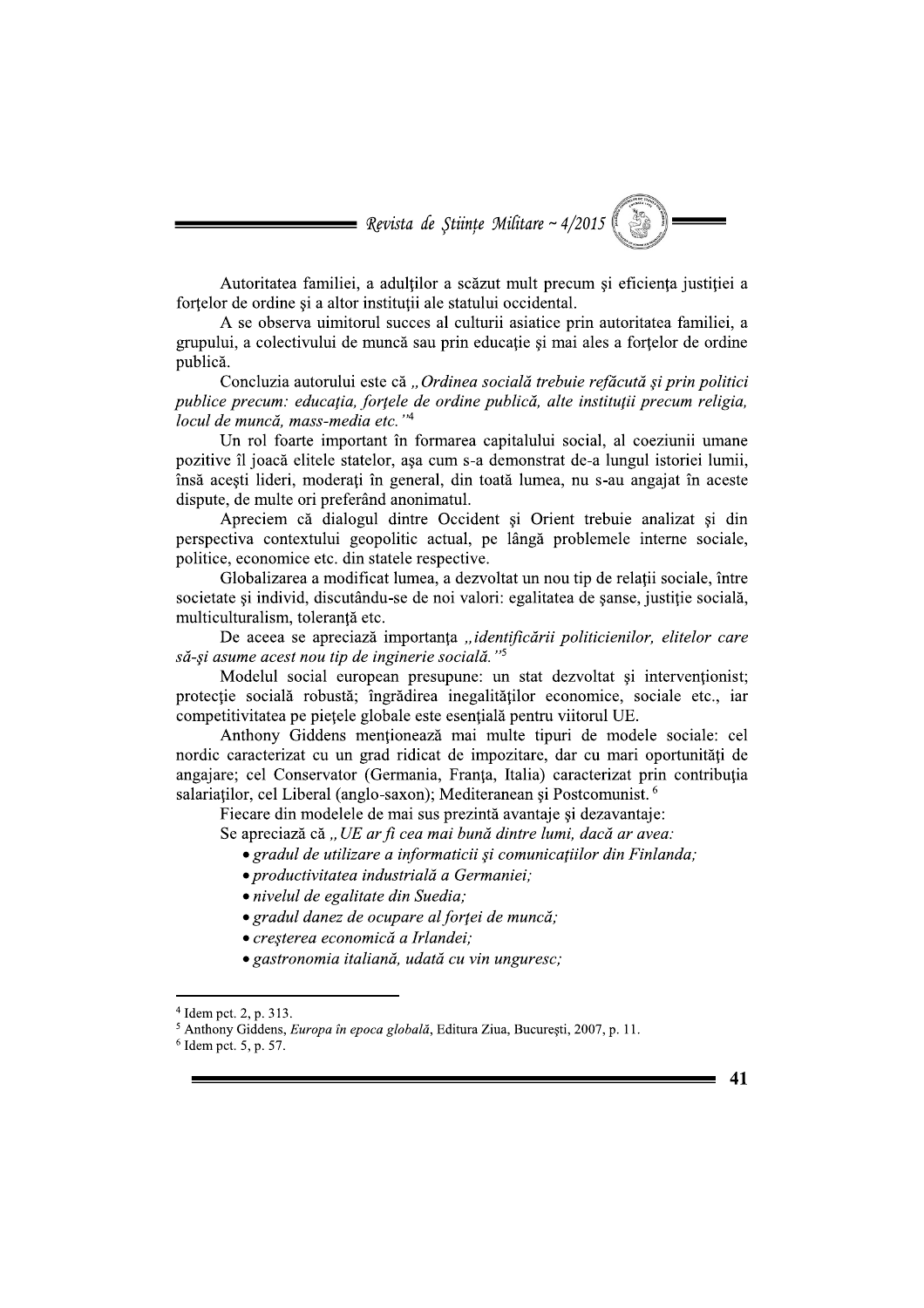- · sistemul sanitar din Franța;
- PIB-ul pe cap de locuitor al Luxemburgului;
- nivelul de educație al norvegienilor (deși nu sunt încă în UE);

Revista de Stiințe Militare ~  $4/2015 =$ 

- · spiritul cosmopolit al britanicilor;
- $\bullet$  clima din Cipru."<sup>7</sup>

Autorul citat consideră că UE ar fi "cel mai reușit și original experiment de construcție politică instituțională de la sfârșitul celui de-al Doilea Război Mondial"<sup>8</sup>, însă schimbările ce caracterizează conceptul geopolitic afectează și această construcție nouă politică.

George Friedman crede că "Rusia ca căuta să revină la ceea ce a fost odinioară, deci la vechile frontiere ale URSS și Rusiei țariste" și că "Rusia este acum mult mai puternică decât era cu zece ani în urmă, iar UE traversează o perioadă de tensiuni interne, Germania își reconsideră poziția, SUA joacă un joc incert și complex, deci nu mă aștept nici ca această regiune să devină una a păcii veşnice."9

Același autor consideră că "România tânjea să devină stat în UE pur și simplu pentru că a fi doar român era un pericol prea mare."<sup>10</sup>

De fant este mai actuală ca oricând aprecierea lui Samuel Huntingon: ...cele mai periculoase conflicte vor fi la frontiera marilor configuratii culturale (civilizații) după cum se împarte lumea de astăzi."

Alexandr Dughin, ideologul partidului "Rusia Unită", un apropiat al "țarului Putin", în nenumăratele sale scrieri precum: "Geopolitica vol. I și vol. II"; "Teoria lumii multipolare"; "A patra teoria politică"; "Rusia și ideile politice ale secolului XXI" etc., aprecia că Rusia are nevoie de două expansiuni pentru a deveni mare putere geopolitică: spre mările reci și spre mările calde – acum controlate de SUA si Marea Britanie.

Autorul mai evidențiază că: Rusia actuală nu are un stat, o istorie, cu hotare întâmplătoare, cu orientări culturale tulburi, cu un regim politic instabil, structuri economice dezorganizate, o hartă etnică eterogenă, structuri geopolitice formate prin inertie, deci Federatia Rusă succesoare ar trebui să-si afirme pretentiile mondiale si nu o putere regională, precum și avertismentul că "Federatia Rusă nu reprezintă statul rus integral".<sup>11</sup>

 $7$  Idem pct. 5, p. 308.

<sup>&</sup>lt;sup>8</sup> Idem pct. 5, p. 308.

<sup>&</sup>lt;sup>9</sup> George Friedman, *Tinuturi de frontieră*, Editura Rao, București, 2013, p. 21.

 $10$  Idem pct. 8, p. 42.

<sup>&</sup>lt;sup>11</sup> Alexandr Dughin, *Bazele Geopoliticii*, Editura Euroasiatica.ro, București, 2011, p.397.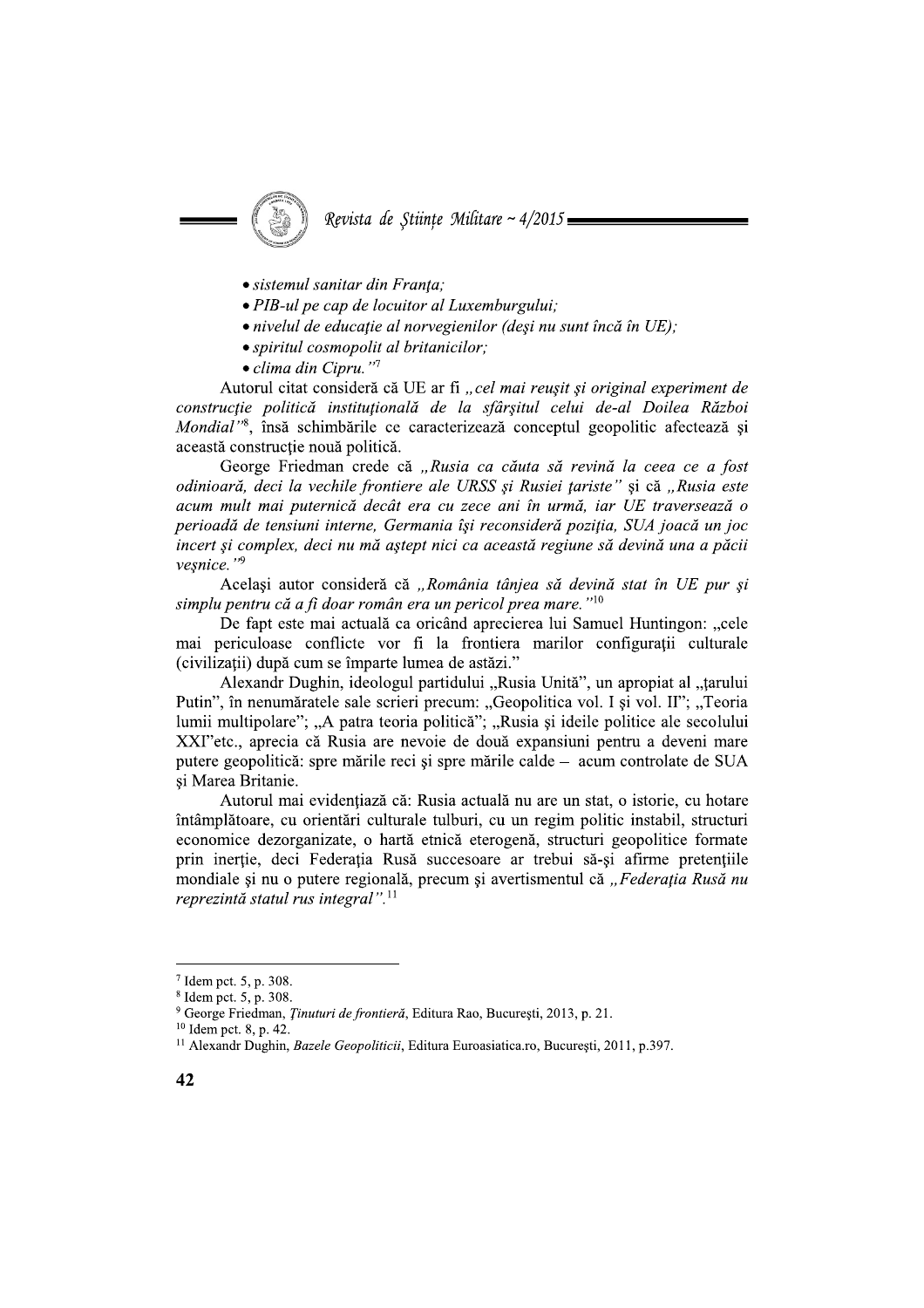$\blacksquare$  Revista de Științe Militare ~ 4/2015

Asadar statutul de "putere regională impus astăzi Rusiei de către Occident este sinonim cu sinuciderea poporului rus."<sup>12</sup>

Rezultă "implicit împărțirea lumii"<sup>13</sup>, crearea axei Berlin – Moscova pentru zădărnicirea organizării în Europa de Est a cordonului sanitar și a luptei împotriva rusilor."<sup>14</sup>

Miza geopolitică a Rusiei este aceeași, realizarea statului continental cu instrumentele: Străinătatea apropiată, adică rusii din zona de centură; Comunitatea Economică Euroasiatică ca instrument de expansiune, format din șase republici; Organizația Tratatului de Securitate Colectivă formată din sapte membri; Retelele de oleoducte și gazoducte, arma energetică a Rusiei.

Acestea, dar și poziția fermă a Rusiei față de Ucraina "care reprezintă o lovitură monstruoasă asupra securității Rusiei și inadmisibilă"<sup>15</sup>, precum și ocuparea Crimeii si intentiei de a ocupa partea de Est si Sud a Ucrainei, a creat un climat inadmisibil în zonă, cu implicatii profunde asupra păcii din Europa și Asia.

Dughin menționa, la publicarea cărții sale "Geopolitica" din anul 1990 că este destinată rusilor care îsi pierduseră idealul national din cauza confuziei create după destrămarea URSS și a expansiunii Vestului.

In acest context geopolitic complicat, renumitul politolog german Hardy F. Schloer,<sup>16</sup> aprecia în luna mai a anului curent că, Rusia va încerca să anexeze o parte din Republica Moldova, Sudul Ucrainei, Odessa si întreaga zonă de la gurile Dunării, iar aderarea tărilor din Europa de Est la UE a fost o mare greseală; aceste state din regiune ar trebui să se concentreze pe producția alimentară, adevărata valoare a regiunii.

Contextul de mai sus amintit, precum și migrația refugiaților din Orientul Mijlociu și nordul Africii determină crearea unei situații deosebite față de UE, complet nepregătită să facă față acestui val de refugiați, desi de foarte mult timp specialiștii în domeniu au atras atenția asupra acestui pericol, pe de o parte, de sprijin umanitar dar și a posibilității excelente de infiltrare a teroriștilor islamici în UE.

Marele futurolog în domeniu, James Canton, a atras atenția în lucrarea "Provocările viitorului" că principalele tendințe vor reconfigura lumea în următorii ani: 5, 10, 20 ani. Nimic nu va mai fi la fel.<sup>17</sup>

 $12$  Idem pct. 10, p. 132.

 $13$  Idem pct. 10, p. 143.

 $14$  Idem pct. 10, p.149.

 $15$  Idem pct.  $10, p. 253$ .

 $^{16}$  Hardz F. Schloer, director general executiv, fondatorul grupului de consultantă Schloer Consulting Group, 2015.

<sup>&</sup>lt;sup>17</sup> James Canton, *Provocările viitorului*, Editura Polirom, București, 2010, p. 13.